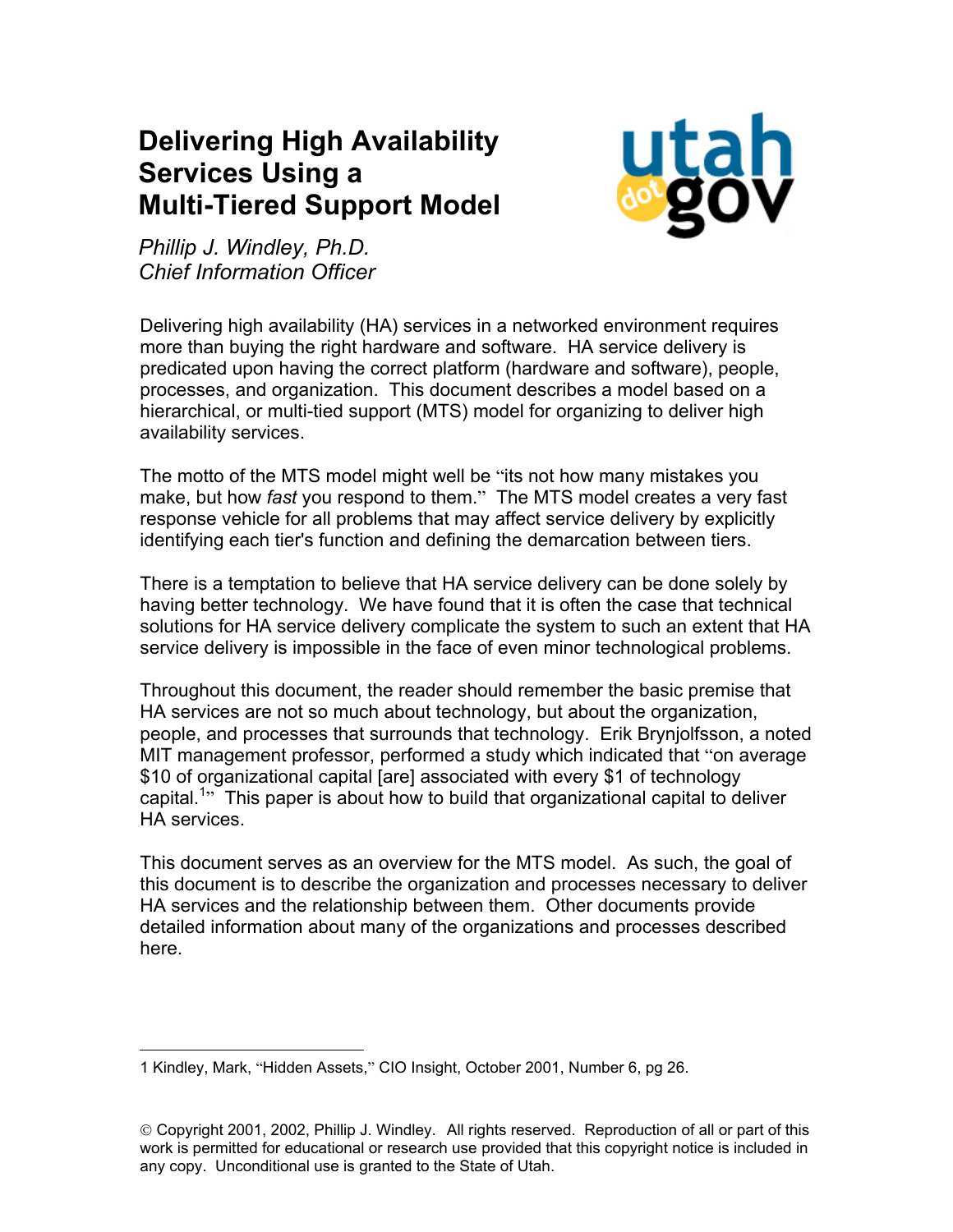

Illustration 1: Factors for RASM

## **High Availability**

In this document, high availability service is meant to include the following attributes:

- Reliability—Reliable services perform their functions consistently. Overall system performance is one component of reliability.
- Availability—Service availability can be defined in terms of the percentage of time that the service is ready for use.
- Servicability—This attribute applies to services that are easy to maintain, troubleshoot, and upgrade.

Harris Kern<sup>[2](#page-1-0)</sup> calls these three attributes RAS and refers to them as a group. To this list of attributes, I would add a fourth:

• Managable—managable services can be easily changed and updated to meet new business requirements.

These attributes are, to some extent, interdependent. In the manner of Kern, we will refer to them as RASM.

Ultimately, these attributes are the function of the effectiveness of processes used to achieve them. Processes, in turn, are carried out by an organization using some set of tools and various streams of data. The relationship is depicted

<span id="page-1-0"></span> <sup>2</sup> Kern, Harris, et. al., *IT Organization*, Prentice Hall PTR, 2000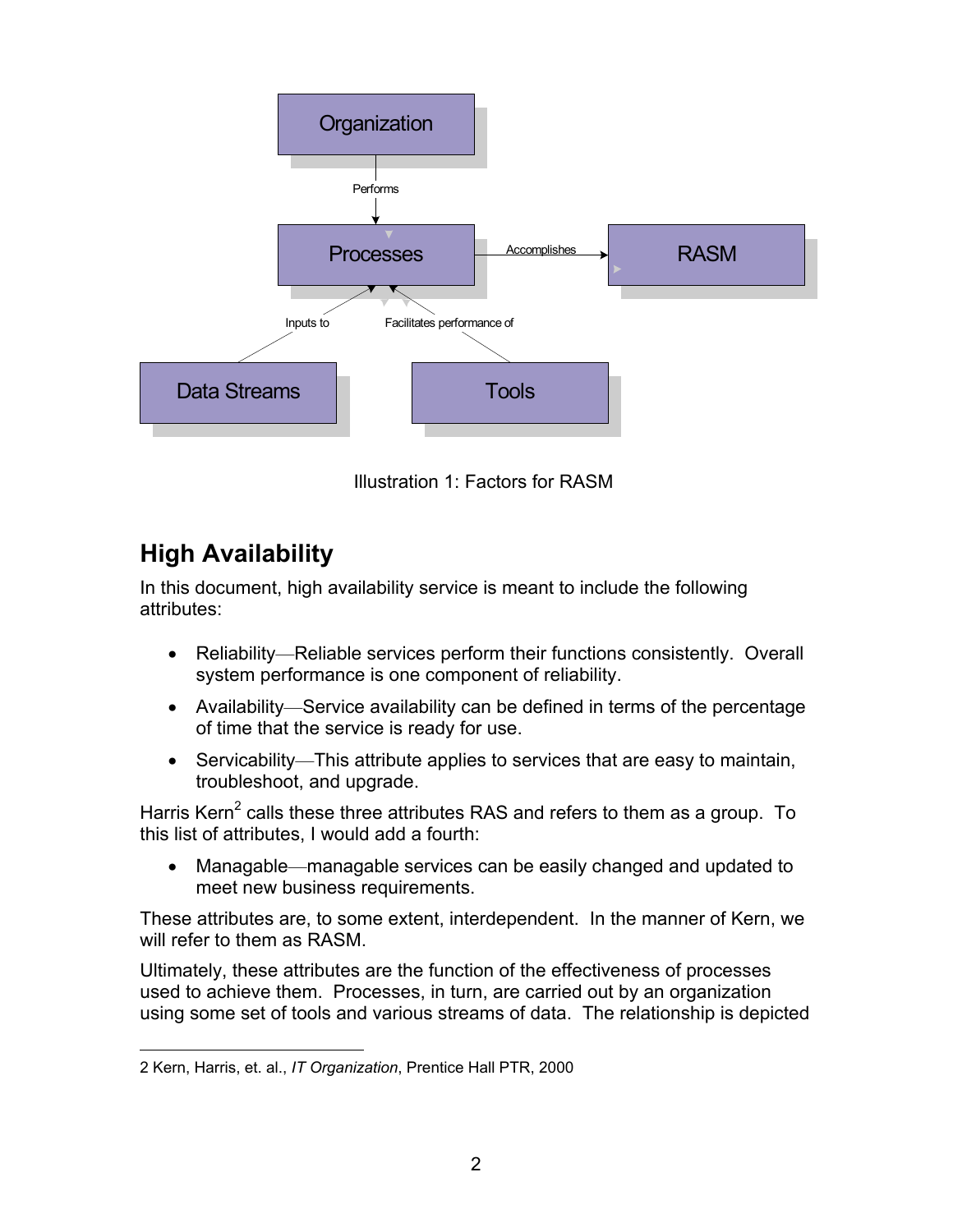in Illustration 1.



Illustration 2: Tiered Support Model

# **Tiered Support**

Tiered support provides a model for providing high-availability service products in a networked environment. In the tiered support model, organizational functions are placed in an *escalation hierarchy* with clear lines of demarcation between functions to ensure that responsibilities and duties are clearly defined. A visual representation of the tiers and their escalation hierarchy are shown in Illustration 2.

The following descriptions show the five levels in the tiered support model, describe the escalation strategy for each level, and give a short description of the skills, titles, and job descriptions for people in each role. In general, as we move up the escalation hierarchy, the skills and knowledge required to do the job successfully become more specialized.

**Tier 1: Customer support/Help desk** *(Customer Support Representative)*. This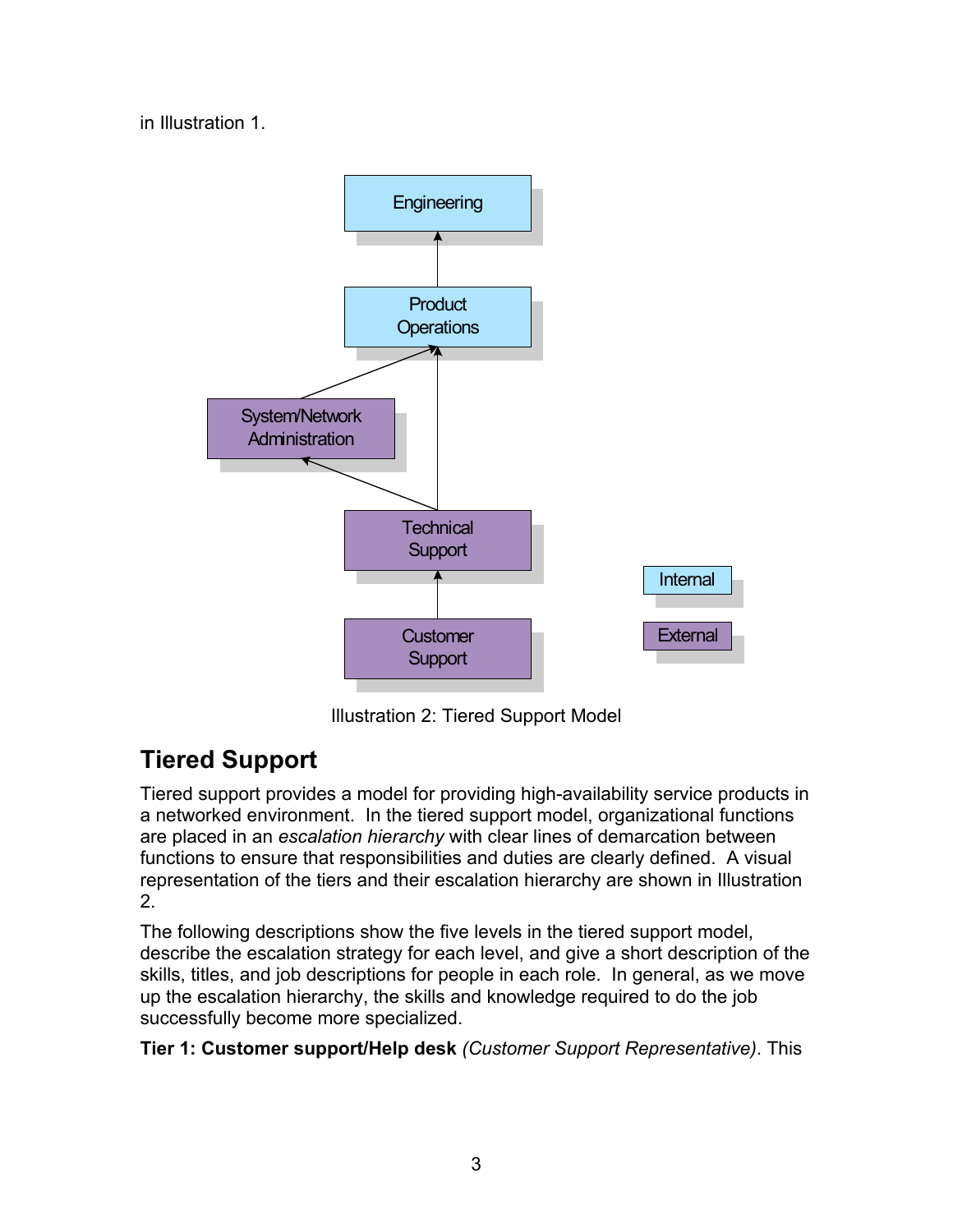group is the first line of support and is generally receiving customers calls first. They perform triage, solving straightforward problems themselves (possibly using some kind of knowledge management tool) and pass the rest onto Tier 2. In some rare cases, they may escalate directly to Tier 3. Workers in this group are marginally skilled with little technical training. This support level is often outsourced because the skills necessary to do the job effectively are not as directly tied to the specific products and services being offered as they are for the other tiers.

**Tier 2: Technical support** *(Technical Support Engineer)*. This group handles escalations from Tier 1 and escalates to either Tier 3 or 4. TSEs try to find the solution to a customer's problem either on their own or using other resources at their disposal. For example, they typically have direct lines into Tiers 3, 4 and 5 and a technical understanding of the products. Technical support personnel have beginning level technical skills and often move to other technical positions in tiers 3, 4, or 5 as their skills develop.

**Tier 3: System/Network Administration** *(System Administrator, Network Administrator)*. System administration in Tier 3 handles escalations from Tier 2 and escalates to Tier 4. Tier 3 personnel focus on the infrastructure that HA services rely on to function properly. The NOC (see discussion below) is the primary tool that network and server engineers use to monitor system performance.

**Tier 4: Product Operations Engineering** *(Product Operations Engineer)*. Product operations engineers handle escalations from Tier 2 and Tier 3 and escalate to Tier 5. The product operations group is made up of seasoned, technically skilled engineers who focus on the *operation* of individual products. Usually, their functional specialty is systems engineering and they are probably exeperienced employees who have worked for a time in Tier 3. They may have other functional specialties, such as database administration or network engineering, depending on the product they support.

The focus of a ProdOps engineer is different from Tier 3 where the focus is on infrastructure; the product operations engineer is directly responsible for the availibility of their product. The ProdOps Engineers work closely with Tier 2 and 3 personnel to ensure they are well trained and can answer as many questions and solve as many problems as possible. The ProdOps engineers work closely with Tier 5 to ensure that products are designed and built so that they can be monitored effectively and that there are workable strategies for scaling and maintaining the product. Product reliability and availability is their primary concern. ProdOps engineers monitor and control rollout of new production code coordinating the efforts of the NOC, Software Quality Assurance, and Engineering.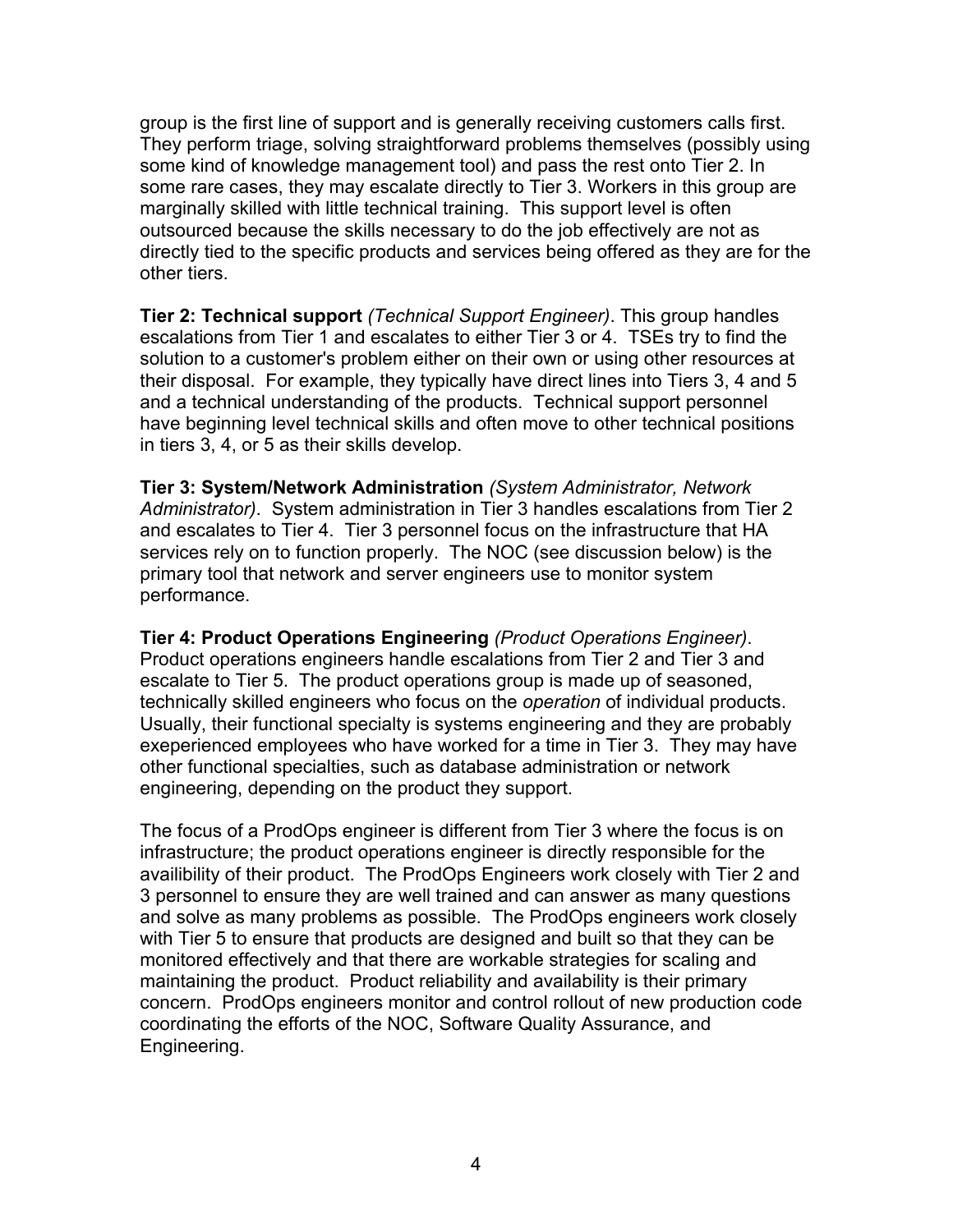**Tier 5: Engineering** *(Software or Systems Engineer)*. Engineering is in charge building and maintaining products. They handle escalations from Tiers 2 and 4. Engineering is in charge of the bug tracking process and uses it as a means for monitoring the health of the products they have built and are maintaining. They do not set priorities for bug fixes, however. That is done by a group with representatives from Product Management, Technical Support, Software Quality Assurance, Product Operations, and Engineering (see the section on Teams below).

### **Supporting Systems**

The organization described above relies on several systems to function. These systems are described in this section.

**Data Center.** A properly designed, maintained, and operated data center is a crucial piece of infrastructure for delivering HA services. The data center should provide, at a minimum, reliable back-up power, a controlled environment (temperature, humidity, etc.), physical security, and redundant network connections with sufficient bandwidth for planned operations.

**Network/Server Operations Center.** The NOC (or SOC) is a system that monitors the health of the network and servers. The NOC is typical co-located with the data center, although this is not strictly necessary. For HA service delivery, the NOC is manned by personnel from Tier 3 on a 24x7 basis. The job of the NOC personnel is to ensure that the network and servers continue to run as well as to identify problems and issues that may affect uptime. Their focus is on systems issues. Strict standards about the NOC, its operation, and how it does monitoring are necessary for it to be effective and for people to build products that can be effectively monitored.

The NOC is described as a system here since it serves as a conduit through which many of the interactions between tiers will happen. The NOC will typically employ numerous other systems in performing its function. For example, the NOC may use SNMP monitoring tools to monitor the health of the network as well as hardware and software systems.

**Trouble Ticket System.** The NOC tracks issues and problems using a trouble ticketing system that is visible by all tiers. Trouble tickets differ from bugs in that they are usually operational in nature and more urgent. Trouble ticket items may be associated with a bug report when Tiers 4 or 5 are involved in the solution. The trouble ticket system must be integrated with the CRM system so that trouble tickets associated with customers can be linked back to them. This ensures that there is a history of a customer's interactions with Tiers 1 and 2 and provides a complete record of issues surrounding that customer.

**Customer Relationship Management (CRM) System.** CRM systems provide a place for tracking customer interactions with Tiers 1 and 2 and for tracking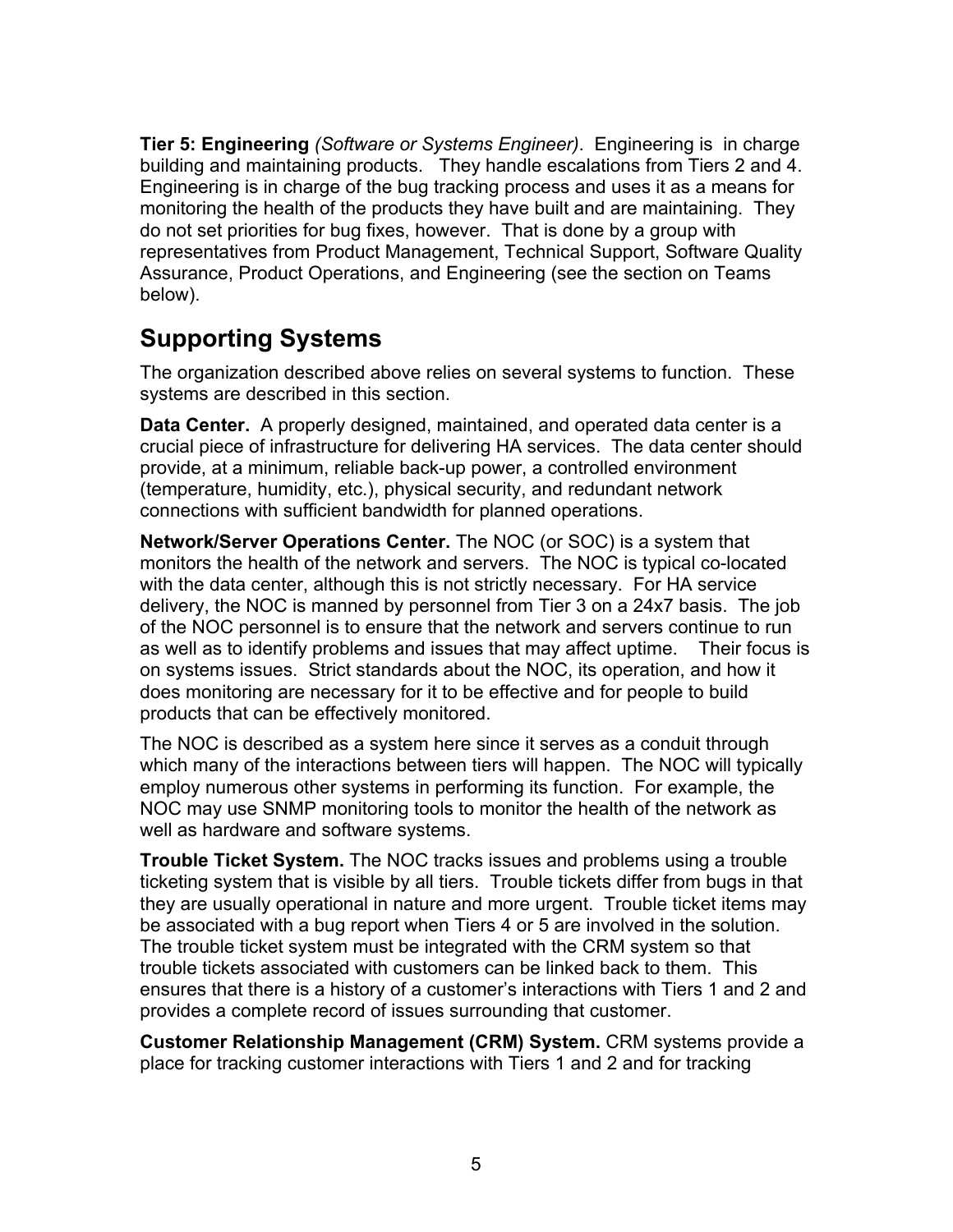responses to problems by Tiers 3, 4 and 5. A critical part of the CRM system is a trouble ticket module where individual customer issues can be tracked as discussed above.

The CRM system will also be used by sales, the CRM group (described below) and marketing. Each customer record in the CRM system will describe the complete history of that customer's interactions with the company. The CRM system serves as a central communication point between all of the parts of the organization who have interest or interaction with customers.

**Bug Tracking System.** In the same way that the CRM system serves as a point of communication for the customer facing parts of the organization, a bug tracking system serves as the central communication point among groups who must solve technical problems.

Bugs are tracked separately from trouble tickets since multiple trouble tickets may lead back to a single bug. Trouble tickets and bugs should be able to be linked for reporting and ticket clearing purposes. Each bug has an associated severity and priority. The severity is an objective *measure* of the impact that the bug has on HA service delivery and the proper function of the product. Severity is set, according to a pre-determined scale, by the person reporting the bug. Priority is a subjective *judgment* of the order in which resources should be applied to fixing problems.

### **Other Organizational Members**

In addition to organizations that are part of the support hierarchy, there are a number of other organizations that have an important role in delivering highavailability service products.

**Product Management:** Product management manages the product development process and controls the nature of services offered, including the user interface, customer care, and even financials and marketing. Product management owns the product and drives the specification process. A product manager chairs the product team for each product or service offered and coordinates the work of all team members to achieve product goals.

**Customer Relationship Management:** The CRM organization (sometimes called "large accounts") serves as the customer's advocate inside the organization. Each large customer is assigned to a CRM and that CRM looks out for the customer's interests in the organization. CR managers work closely with Tiers 4 and 5 to resolve client issues and should be tied in to the CRM system in a way that alerts them to high priority problems surrounding their customers and accounts.

**Software Quality Assurance**: SQA is not part of the support escalation path and thus does not have a place in the support hierarchy, but they play an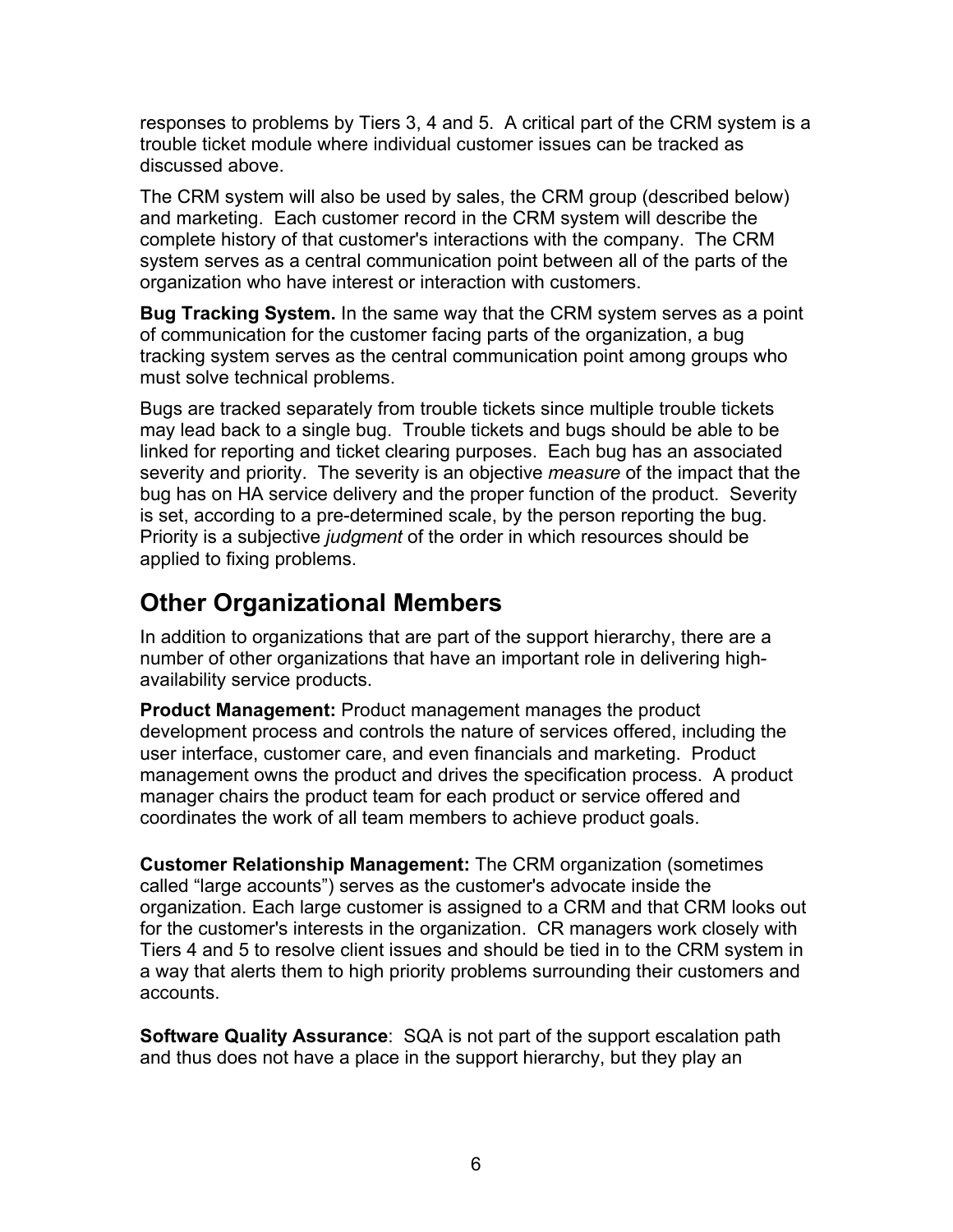important role in product support. SQA sits between engineering and the production servers to ensure that code is properly tested, according to the prepublished validation plan, before it is released to production. SQA works with the product team to create validation plans for each product release. They manage the QA environment. In short, SQA is responsible for the production acceptance process and systems that support it.

**Release Management:** Release management is charged with maintaining the integrity of the production environment through careful control of the release process. Release management establishes policies that control the release process and chairs the release teams.

#### **Teams**

Each of the organizations described above participate on one or more teams that coordinate the activities of the organization for HA service delivery. Table 1 gives the membership of each of the organizations mentioned above for the various teams. The teams and their purposes are described in the paragraphs that follow.

|                                            | <b>Product</b><br>Team | <b>Release</b><br><b>Team</b> | <b>Bug</b><br>Team | <b>Deployment</b><br><b>Team</b> |
|--------------------------------------------|------------------------|-------------------------------|--------------------|----------------------------------|
| <b>Product Management</b>                  |                        |                               |                    |                                  |
| <b>Customer Relationship</b><br>Management |                        |                               |                    |                                  |
| <b>Customer Support</b>                    |                        |                               |                    |                                  |
| <b>Technical Support Engineering</b>       |                        |                               |                    |                                  |
| <b>Systems Administration</b>              |                        |                               |                    |                                  |
| <b>Product Operations</b><br>Engineering   |                        |                               |                    | K)                               |
| Release Management                         |                        | Λ                             |                    |                                  |
| <b>Software Quality Assurance</b>          |                        |                               |                    |                                  |
| Engineering                                |                        |                               | ♦                  |                                  |
| Finance                                    |                        |                               |                    |                                  |
| Marketing                                  |                        |                               |                    |                                  |
| <b>Sales</b>                               |                        |                               |                    |                                  |

*Table 1: Team Membership. Team chairs are denoted by ◊*

**Product Team:** The product team is made up of representatives from every organization mentioned in this document except the NOC along with some organizations not discussed in this document (such as finance, marketing, and sales). Certainly, the NOC could have a representative on the team without harm, but the product operations group should be able to represent the NOC's interests. The Product Team is charged with developing the plan to build, deploy, operate, and maintain the product throughout its lifetime. There is one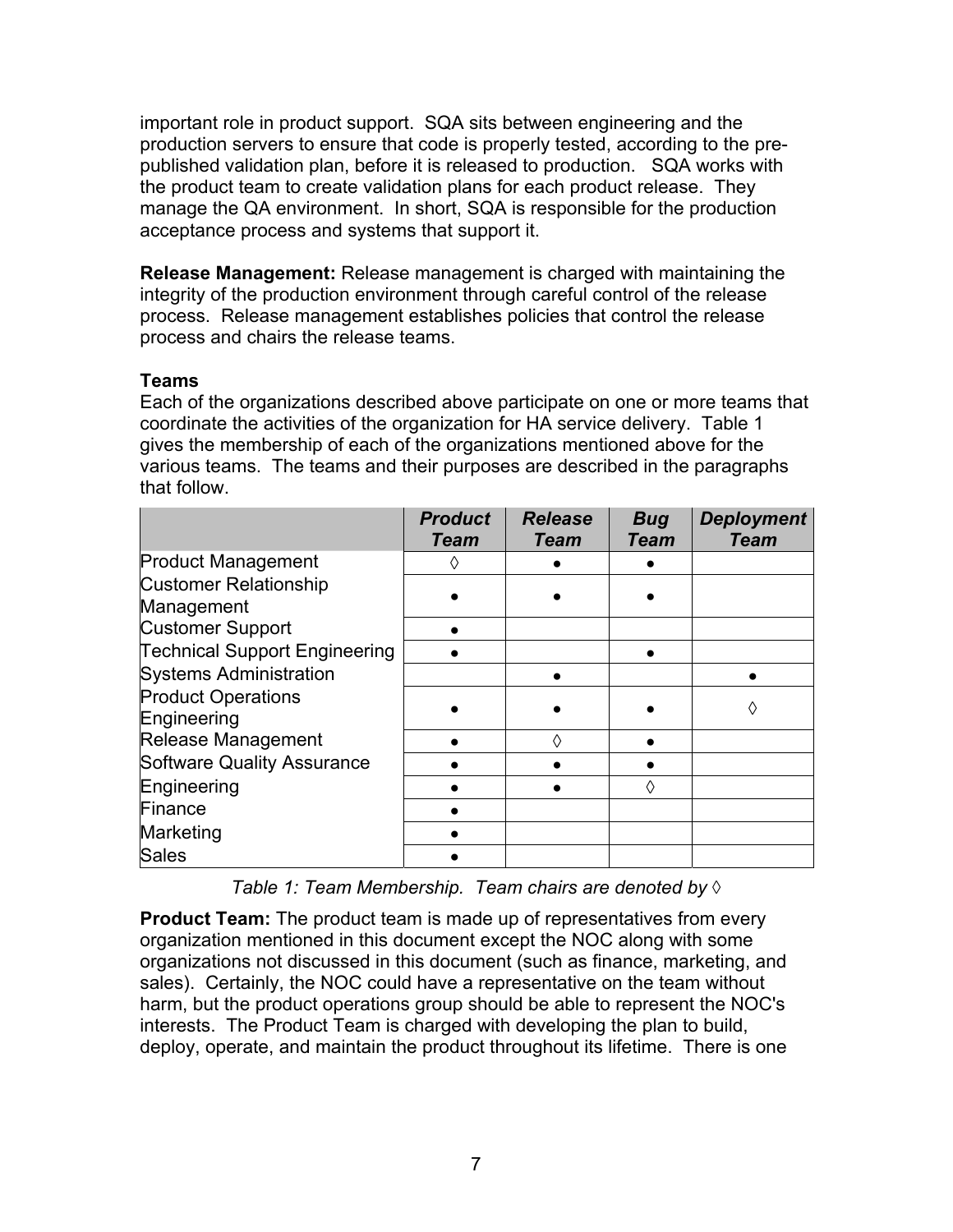product team for each product or set of related products. The product manager who is responsible for a given product chairs the product team for that product.

**Release Team:** The release team is charged with managing releases from the various QA environments to the production environments. The release team is chaired by a member of the release management organization and is made up of representatives from product management, the NOC, product operations, software quality assurance, and engineering. The release team signs off on the readiness of a product for release and planning and coordinates the actions required to deploy the product.

**Bug Team:** The bug team tracks bugs that are reported from any level or source and sets the priority of the bug so that resources can be assigned to rectify the bug. The bug team meets regularly to discuss the contents of the bug tracking system and assign priority for fixing bugs. Ultimately, the product manager for a particular product has final say in assigning the bug priority for that product. A representative from the engineering organization chairs the bug team.

**Deployment Team**: The deployment team must not be confused with the release team. Where the release team is concerned with product releases, the deployment team is concerned with deploying gear and other infrastructure components as part of the system and product development process. In a small operation, the team is staffed as needed with personnel from Tiers 3 and 4. In a large operation that is continuously deploying gear, this team may be staffed with dedicated engineers. The deployment team is typically working at the direction of the product operations engineer in charge of the product for which the deployment is being done. The design for the physical system was likely done by the product operations engineer working closely with engineering and drawing on technical experts in the engineering organization.

### **Performance Measurement**

Central to the discussion of delivering high availability services is the assumption that we know what high availability is and that we measure and track the organization's progress and performance. A system for measuring the most critical aspects of HA service delivery is critical.

There are various names for the tools used to measure performance. Among the most popular are "dashboard" or "scorecard." Many companies employ balanced scorecards that include financial and other information relative to determining overall performance of the firm. Dashboards and scorecards represent the summary information presented to management. To create such a summary, however, large numbers of measurements have to be taken, tracked, and compiled.

Not all of the measurements made are directed solely at evaluating HA service